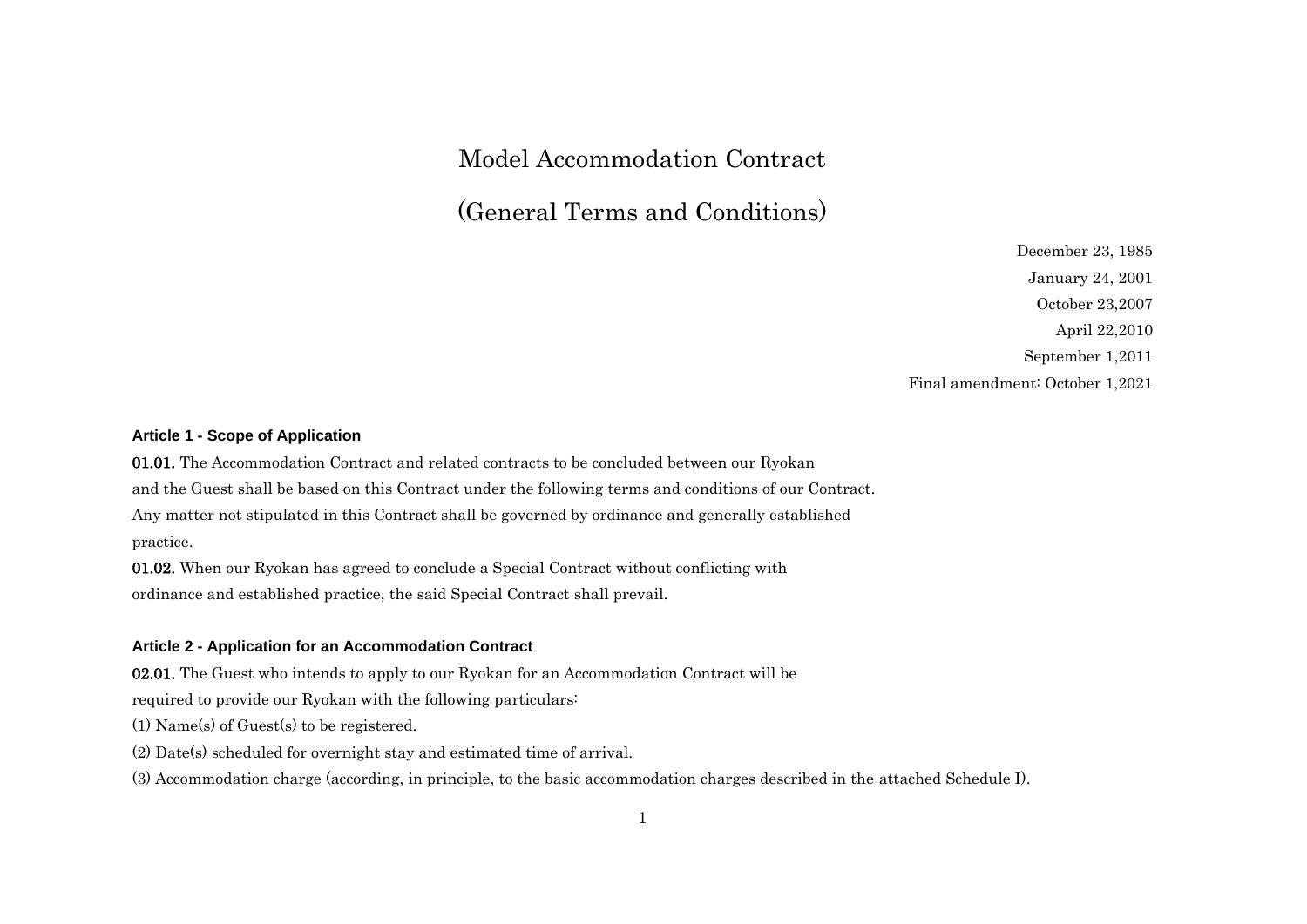(4) Other information considered necessary by our Ryokan.

02.02. In the case that the Guest has requested, during his/her stay, an extension of an overnight stay beyond the date described in the preceding Paragraph (2) above, our Ryokan shall handle his/her request as a new application for an Accommodation Contract which has been made at the point in time when the said request has been made.

#### **Article 3 - Conclusion, etc. of the Accommodation Contract**

03.01. The Accommodation Contract shall be considered to have been concluded at the time when our Ryokan has accepted the application described in the preceding Article, unless our Ryokan has certified that our Ryokan has not accepted the said application.

03.02. When the Accommodation Contract has been concluded under the provision of the preceding Paragraph, the Application Money payable for the period scheduled for overnight stay as prescribed by our Ryokan shall be paid by the date set by us, up to the maximum amount equal to the basic accommodation charge for 3 days in cases where the period scheduled for overnight stay exceeds 3 days. 03.03. The Application Money shall first be applied to the final payment of the Accommodation Charge payable, and when the circumstances requiring application of the provisions of Article 6 and Article 18 have arisen, to penalty and then to compensation money in this order. If there is any balance left it will be repaid at the time when the Accommodation Charge is paid as provided in Article 12.

03.04. In the case that the Application Money described in Paragraph 2 of this Article has not been paid by the date set by us as stipulated in the same Paragraph, the Accommodation Contract shall become invalid, but limited only to the case where our Ryokan has notified the Guest to that effect at the time when prescribing the day due for payment of the Application Money.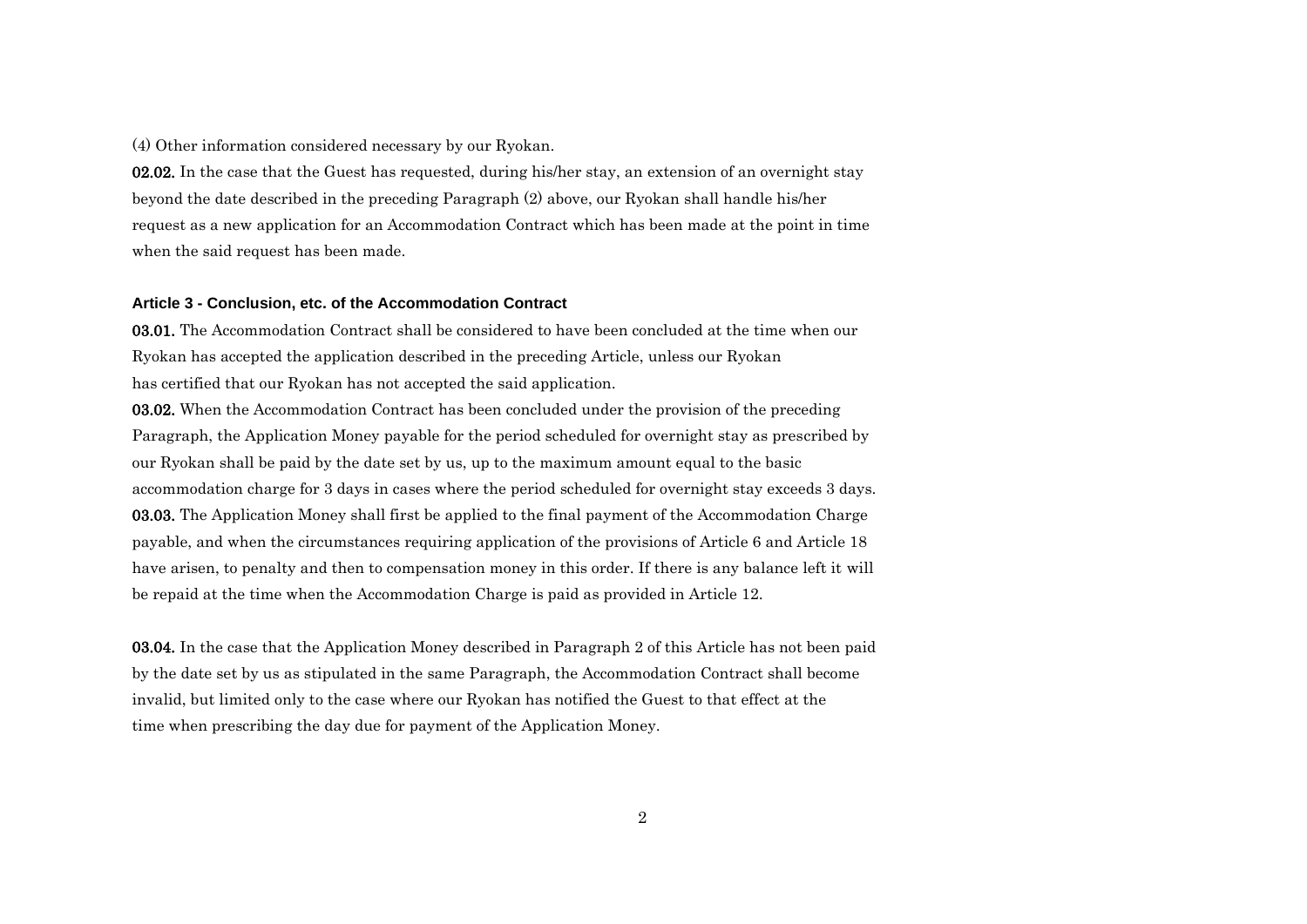## **Article 4 - Special Contract Requiring Non-Payment of the Application Money**

04.01. Notwithstanding the provision of the preceding Article, Paragraph 2, there are cases where our Ryokan accept a Special Contract which does not require payment of the Application Money specified in the said Paragraph after the conclusion of the Contract.

04.02. When accepting an application for an Accommodation Contract, in the case that our Ryokan fails to request payment of the Application Money specified in the preceding Article, Paragraph

2, and/or in the case that it fails to prescribe the due date for payment of the said Application Money, the

Special Contract described in the preceding Paragraph shall be considered to have been accepted.

## **Article 5 - Refusal of the Conclusion of the Accommodation Contract**

05.01. The following are cases where our Ryokan will not accept the conclusion of the Accommodation Contract:

(1) When application for accommodation is not based on this Contract.

(2) When there is no room available due to full occupancy.

(3) When the Guest seeking accommodation is considered likely to behave in violation of the provisions

of the ordinance, public order or good public morals.

(4) When the Guest seeking accommodation is considered to be corresponding to the following (a) to (c).

(a) The law in respect to prevention, etc. against illegal actions by gang members (1991 Law item 77)

stipulated article 2 item 2 (hereinafter referred to as "gang group".), gang member stipulated by the

same law article 2 item 6 (hereinafter referred to as "gang member."), gang group semi-regular

members or gang member related persons and other antisocial forces.

(b) When gang group or gang members are associates of corporations or other bodies to control business activities.

(c) When a corporate body has related persons to gang members.

(5) When the guest seeking accommodation behaves extremely in a mischievous way against other hotel guests.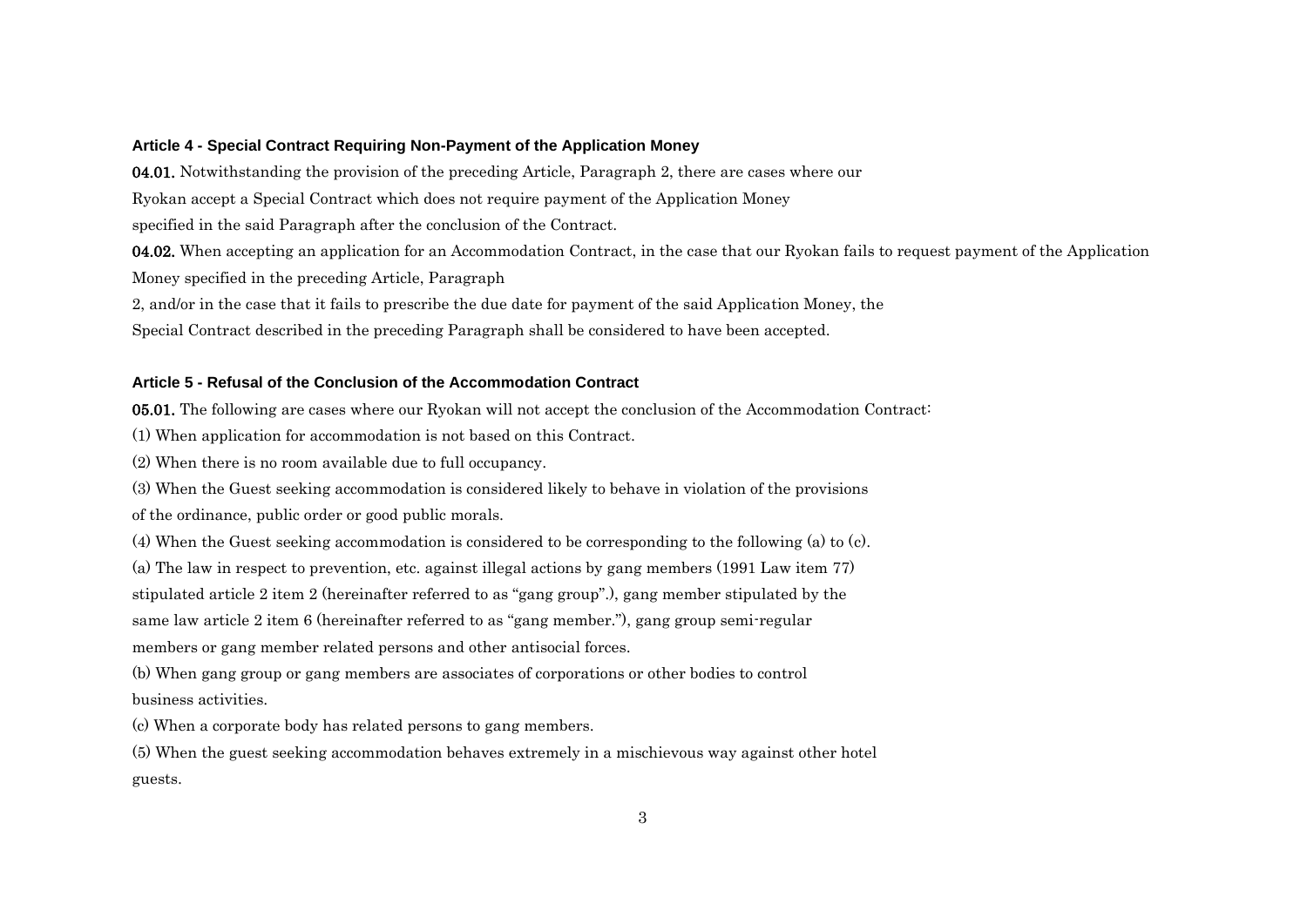(6) When the Guest seeking accommodation is clearly considered to be a patient with an infectious disease.

(7) When the guest seeking accommodation, a violent requesting act is carried out, or demanded a burden beyond the reasonable purview.

(8) When act of God, trouble with facilities, and other unavoidable causes prevent the Guest from staying at our Ryokan.

(9) When the provision of Article of the Ordinance (No. ) issued by Prefecture is applicable.

## **Article 6 - The Guest's Right to Cancel the Contract**

06.01. The Guest may request our Ryokan to cancel the Accommodation Contract. 06.02. In the case that the Guest has cancelled the Accommodation Contract in whole or in part due to causes attributable to him/her (which is the case when our Ryokan has requested payment of the Application Money by prescribing the date due for such payment under the provision of Article 3, Paragraph 2, except in the case when the Guest has cancelled the Accommodation Contract prior to such payment), payment of penalty shall be required as specified in the attached Schedule II, but in the case that our Ryokan has accepted a Special Contract described in Article 4, Paragraph 1 this provision shall be applied only to the case where our Ryokan has notified the Guest of his/her responsibility to pay a penalty for cancellation of the Contract when accepting the Special Contract. 06.03. In the case that the Guest does not arrive by p.m. on the day of an overnight stay without informing our Ryokan of a delay (or after the lapse of hours past the scheduled time of arrival if indicated by the Guest beforehand), the Accommodation Contract concerned may be considered to have been cancelled by the Guest and will be handled accordingly.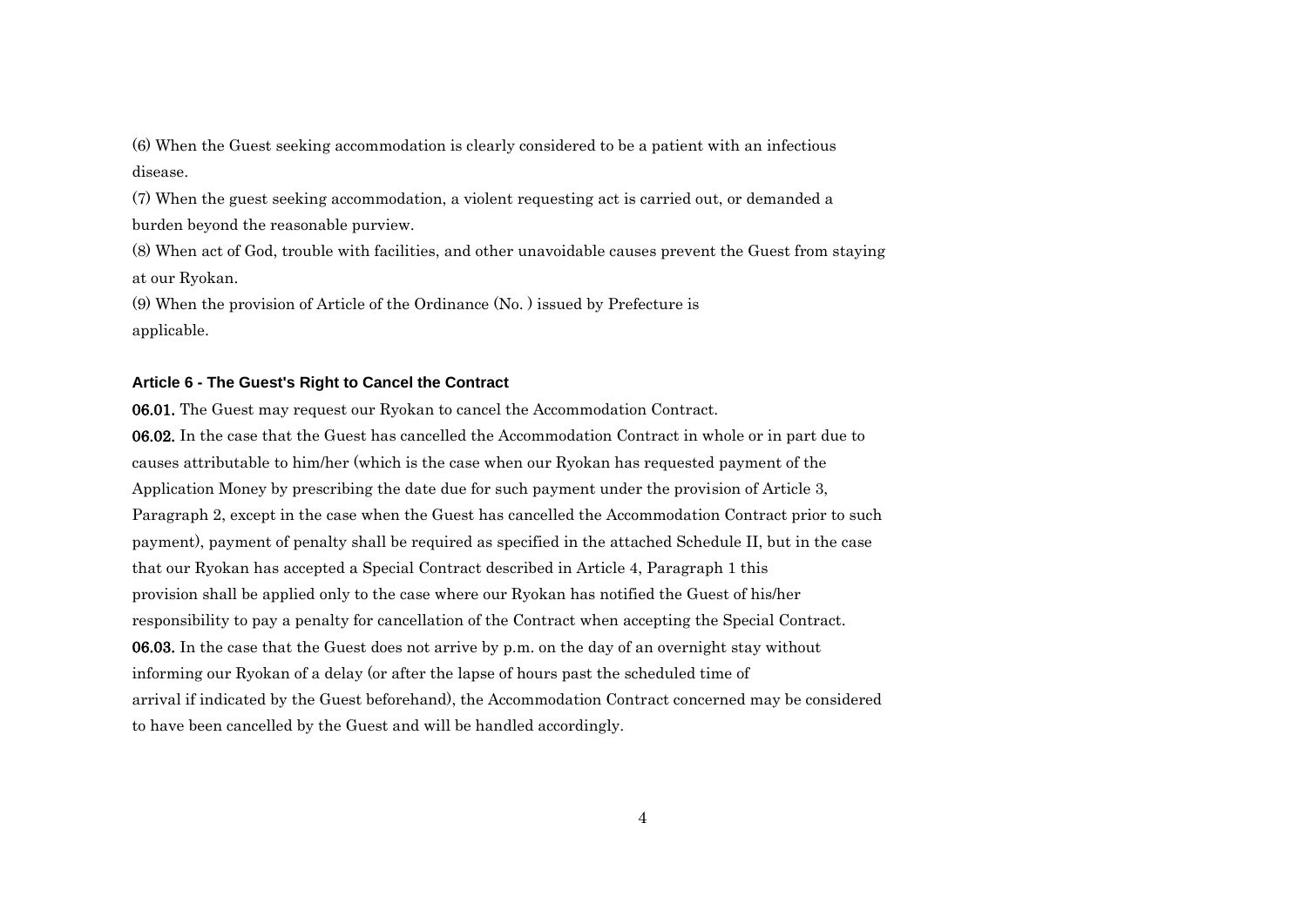## **Article 7 - The Right of Our Ryokan to Cancel the Contract**

07.01. The following are cases where our Ryokan may cancel the Accommodation Contract: (1) When the Guest is considered likely to behave in violation of the provisions of the ordinance, public order or good public morals, or he/she is considered to have behaved in such a manner. (2) When the Guest is clearly considered to be corresponding to the following (a) to (c).

(a) Gang group, gang group semi-regular members or gang member related persons and other antisocial forces.

(b) When a corporate body or other organization where gang groups or gang members control business activities.

(c) In a corporate body which has persons relevant to gang member in its board member.

(3) When the Guest in accommodation behaves extremely in a mischievous way against other hotel guests.

(4) When the Guest is clearly considered to be a patient with an infectious disease.

(5) When having accommodation, a violent action is carried out, or demanded a burden beyond reasonable purview.

(6) When unavoidable causes, such as act of God, etc., prevent the Guest from staying at our Ryokan.

(7) When the provision of Article of the Ordinance (No. ) issued by Prefecture is applicable.

(8) When the Guest smokes in bed or vandalizes fire protection facilities, or does not comply with the matters prohibited by our Ryokan (limited only to those matters necessary for fire prevention) among the rules of use prescribed by our Ryokan.

07.02. In cases where our Ryokan has cancelled the Accommodation Contract in accordance with the provision of the preceding Paragraph, charges for accommodation service, etc. which have not yet been offered to the Guest shall not be receivable.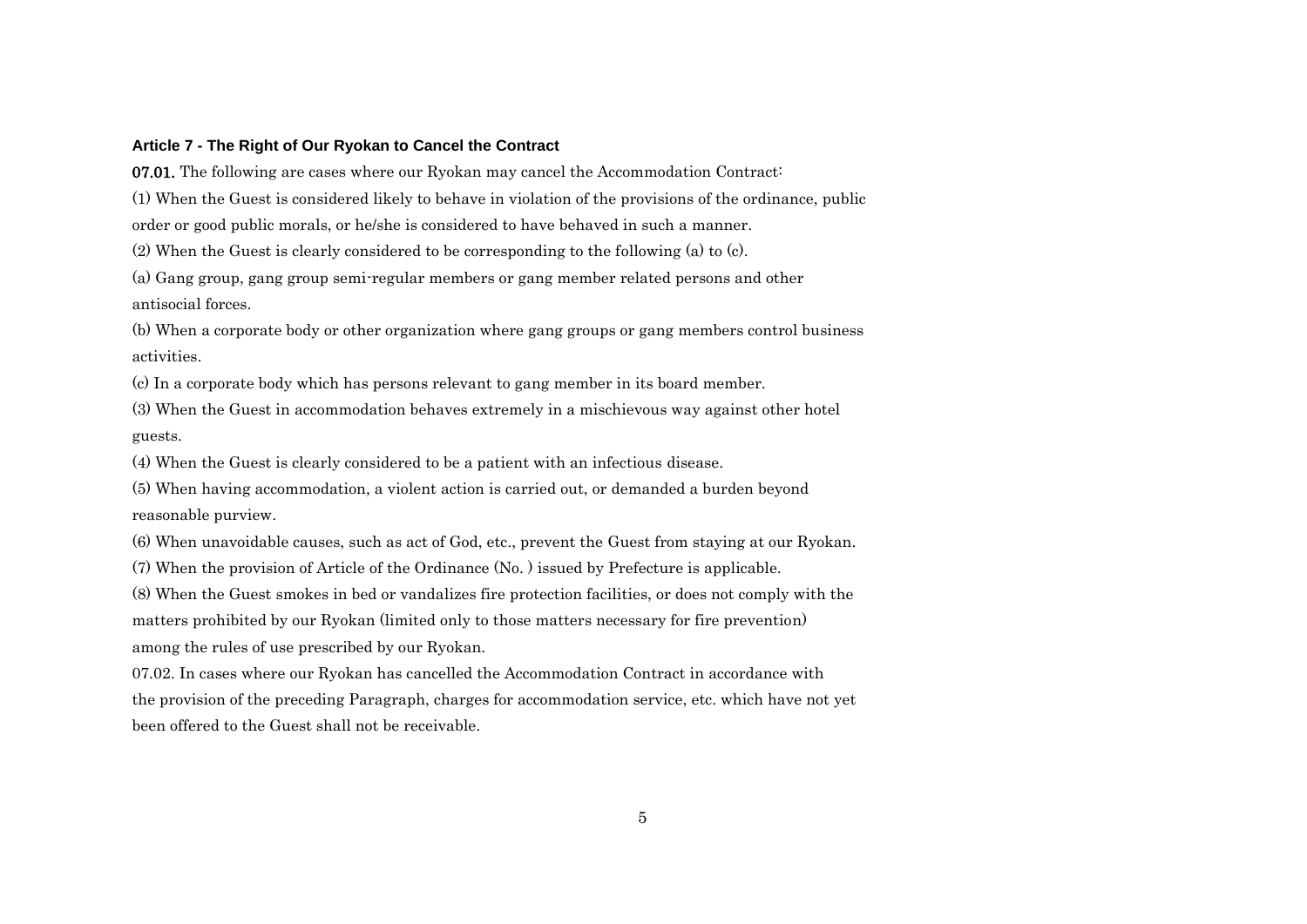## **Article 8 - Registration of Accommodation**

08.01. The Guest will be required to register the following particulars at the front desk of our Ryokan (designated by us):

(1) Name, age, sex, address and occupation of the Guest.

(2) Nationality, passport number, place entered and date entered, in the case of a foreign guest.

(3) Scheduled date and time of departure.

(4) Other particulars considered necessary by our Ryokan.

08.02. In the case that the Guest intends to pay the charges described in Article 12 by using such means in place of currency as traveler's checks, accommodation coupons, credit card, etc., he/she will be required to show them at the time of registration described in the preceding Paragraph.

## **Article 9 - Time Allowed for Use of the Guest room**

09.01. The time allowed for the Guest to use the guest room of our Ryokan shall be from p.m. till a.m. of the following morning, except when the Guest stays for more than one night in succession, in which case the Guest may use the guest room all day except the day of arrival and the day of departure.

09.02. Notwithstanding the provision of the preceding Paragraph, there are cases where our Ryokan may accept the use of the guest room in hours other than those specified in the preceding Paragraph, in which case an additional charge will be required as specified below. (1) Up to 3 hours in excess of the prescribed hours ................ 1/3 of the room charge (or 33.3% of the amount equivalent to the room charge) (2) Up to 6 hours in excess of the prescribed hours ................. 1/2 of the room charge (or 50% of the amount equivalent to the room charge) (3) 6 hours or more in excess of the prescribed hours ............. Full amount equal to the room charge (or 100% of the amount equivalent to the room charge)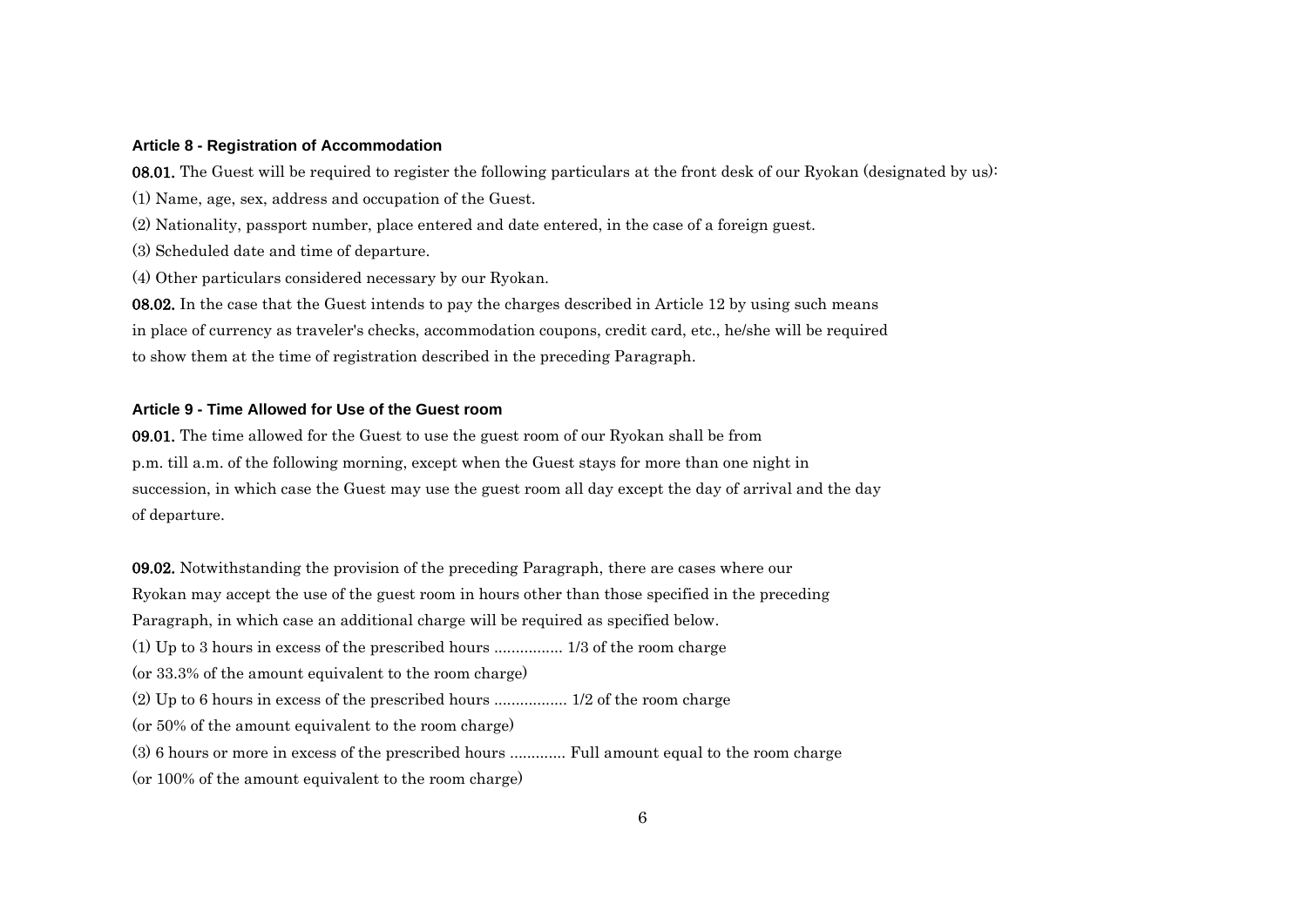09.03. The amount equivalent to the room charge as described in the preceding Paragraph shall be 70% of the basic accommodation charge.)

## **Article 10 - Compliance of the Rules of Use of the Ryokan**

10.01. While staying in our Ryokan, the Guest will be required to comply with the Rules of Use posted inside our Ryokan as prescribed by us.

## **Article 11 - Business Hours**

11.01. The business hours of principal facilities in our Ryokan shall be as follows. Details of the service hours of other facilities are explained in the pamphlet provided, displays at major points inside our Ryokan, and the service directory provided in each guest room. (1) Service Hours of Front Desk, Cashier, etc.: (a) Curfew (b) Front Desk (c) Front Exchange Service

(2) Drinking and Eating (Facilities) Service Hours:

(a) Breakfast

(b) Lunch

(c) Dinner

(d) Other Drinking and Eating Services, etc.

(3) Service Hours of Ancillary Facilities:

11.02. The service hours described in the preceding Paragraph may be changed temporarily for unavoidable reasons, in which case the Guest will be notified by proper means.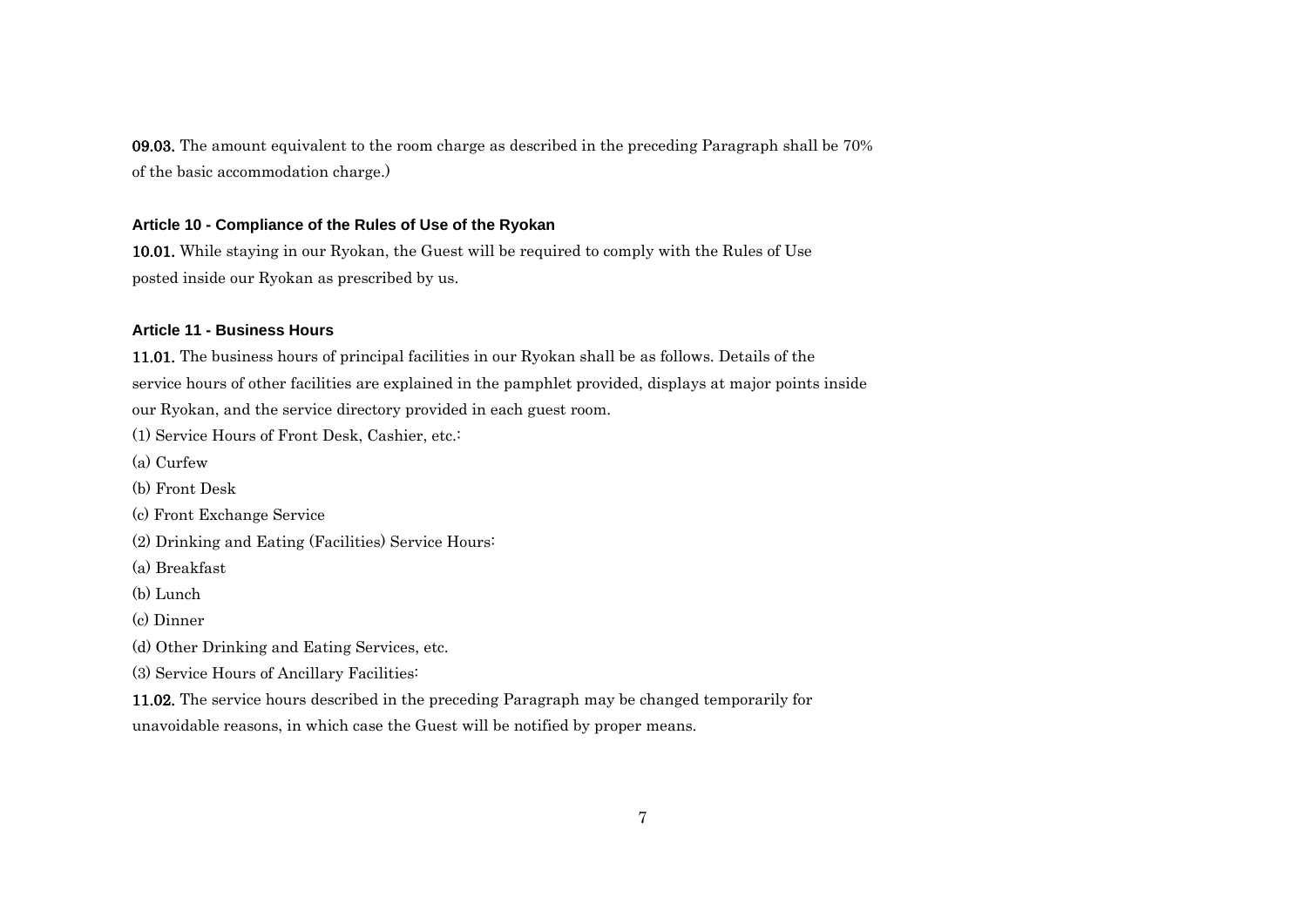## **Article 12 - Payment of Charges**

12.01. The breakdown of the accommodation charge, etc. payable by the Guest shall be as listed in the attached Schedule I.

12.02. Payment of the accommodation charges, etc. described in the preceding Paragraph shall be made in currency or by other alternative means acceptable by our Ryokan, such as traveler's check, accommodation coupon, credit card, etc., at the front desk (designated by us) at the time when the Guest departs from our Ryokan or is charged by our Ryokan.

12.03. In the case that the Guest has not stayed at our Ryokan at his/her discretion even after we have offered the guest room to the Guest and made it available for him/her to use, the accommodation charge will still be charged.

## **Article 13 - Responsibility of Our Ryokan**

13.01. In the case that we have inflicted damage on the Guest in the course of fulfilling the Accommodation Contract and related Contracts or in breach of these Contracts, we shall compensate for the said damage, unless the said damage has been caused due to a cause not attributable to us. 13.02. Our Ryokan is covered by the Ryokan liability insurance to cope with emergencies in the case of fire, etc.

## **Article 14 - Handling In Case the Guest Room Contracted Is Not Available**

14.01. Should the guest room contracted for the Guest under the Accommodation Contract become unavailable for him/her, our Ryokan shall try to offer other accommodation facilities under the same conditions as the original Accommodation Contract as far as possible, subject to the consent of the Guest concerned.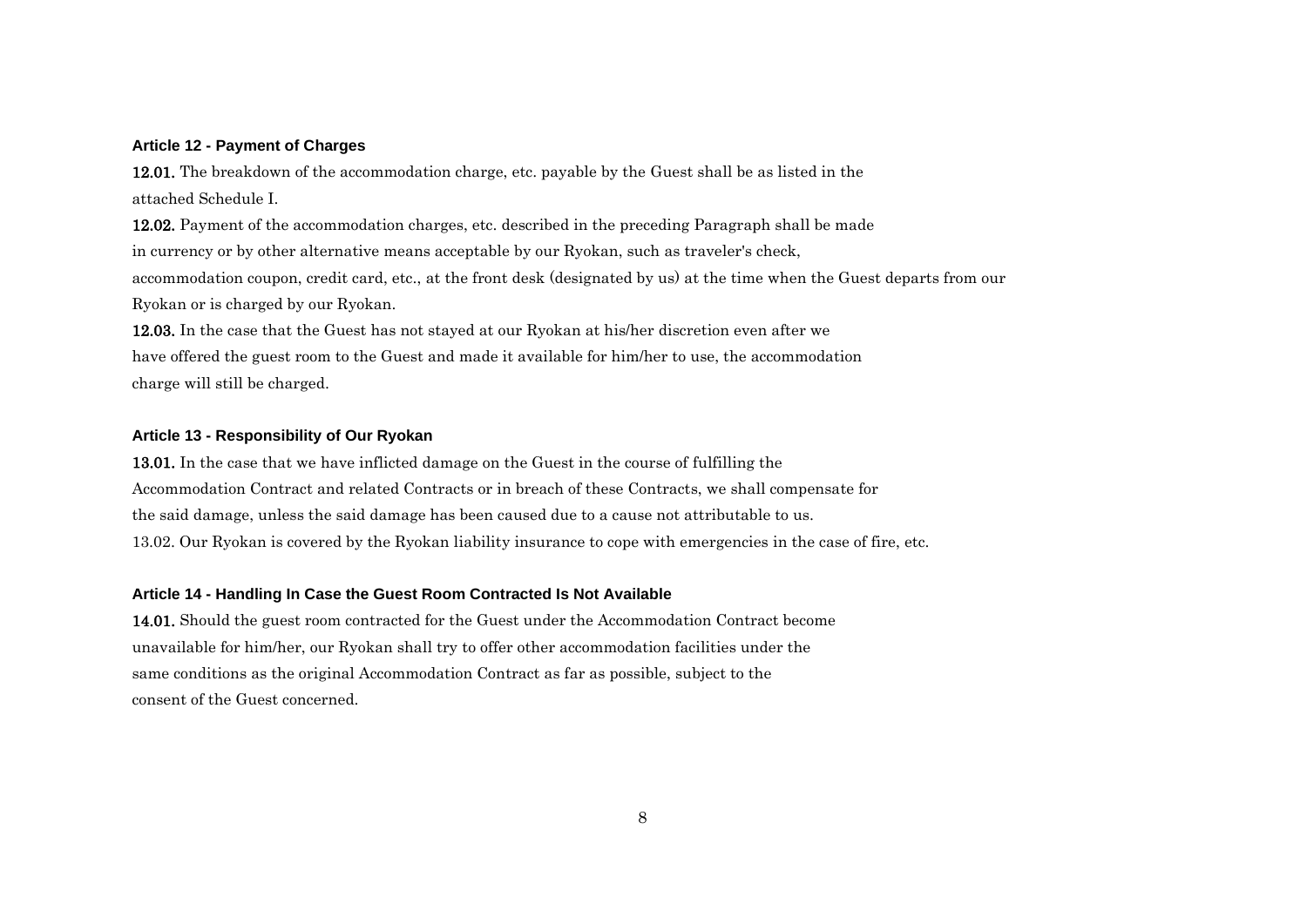14.02. Notwithstanding the provision of the preceding Paragraph, in cases where we are unable to offer other accommodation facilities to the Guest, we shall pay to him/her a compensation charge equivalent to the penalty, which will be applied to the amount of the compensable damage. However, in cases where there is no cause attributable to us for not being able to offer the guest room, we shall not pay the compensation charge.

## **Article 15 - Handling of Checked Articles, etc.**

15.01. When the articles, cash and/or valuables checked by the Guest at the front desk (designated by us) have been lost or damaged, our Ryokan shall compensate for the damage, unless the loss or damage has been caused by force de majeure. However, in the case of cash and valuables, we shall do so only when the Guest has clearly reported the kind and value of such cash and valuables at our request. Otherwise we shall compensate for the damage up to the maximum amount of yen. 15.02. When the Guest has brought into our Ryokan articles, cash and/or valuables but has not checked them at the front desk (designated by us), we shall compensate for the loss or damage inflicted on them if caused intentionally or negligently on our part, except when the Guest has not clearly reported to us beforehand the kind and value of such items lost or damaged, in which case we shall compensate for the loss or damage up to the maximum amount of yen unless we are intentionally or negligently responsible for such loss or damage.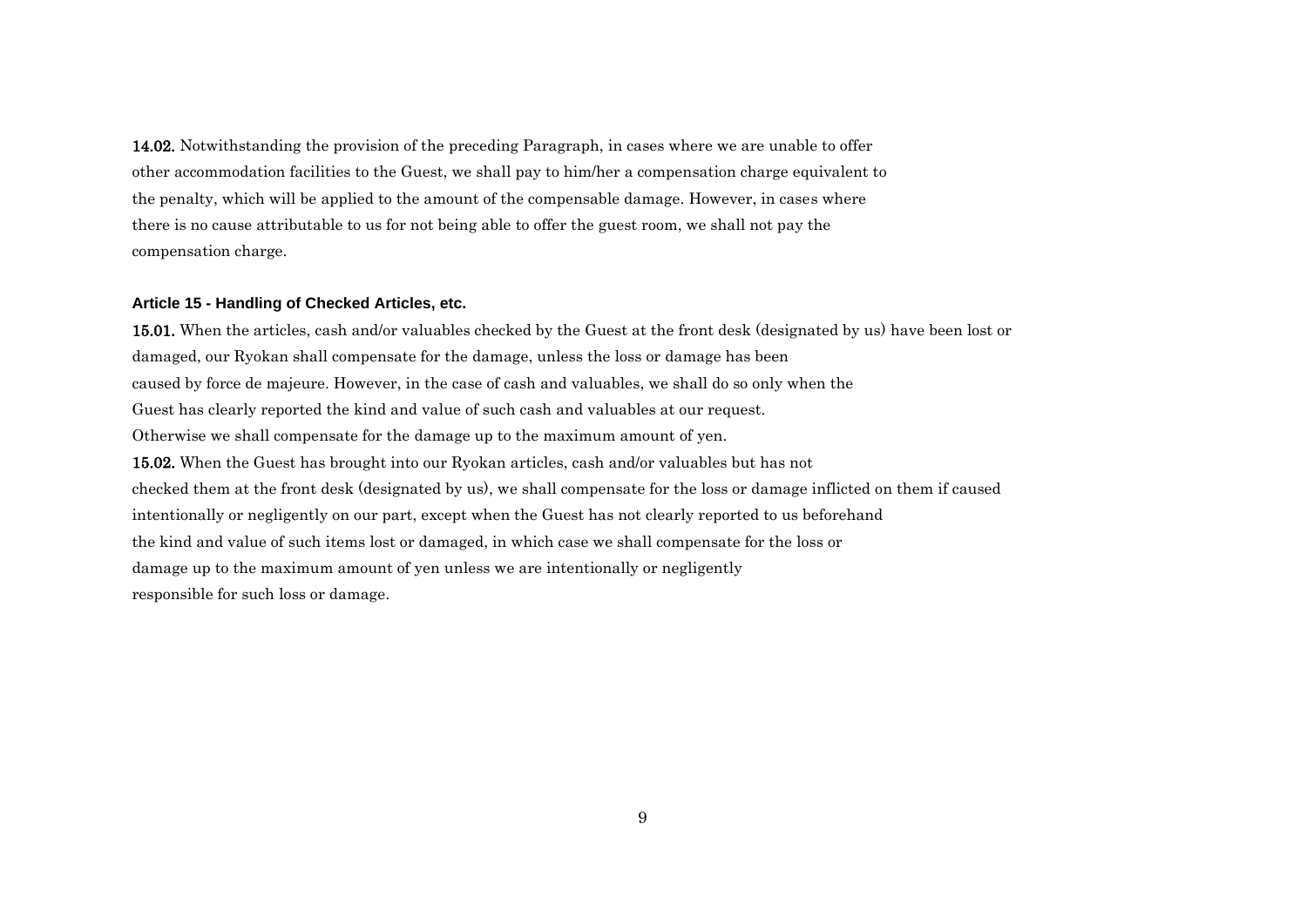#### **Article 16 - Custody of the Baggage or Personal Belongings of the Guest**

16.01. When the baggage of the Guest has arrived at our Ryokan prior to his/her arrival, our Ryokan will keep it subject to our agreement given prior to its arrival, and will hand it to the Guest at the time when he/she checks in at the front desk (designated by us). 16.02. In the case that the baggage or personal belongings of the Guest are found misplaced after he/she has checked out, our Ryokan shall ask the owner of such items for his/her instructions when the owner has been identified. However, when there are no instructions from the owner or the owner has not been identified, our Ryokan shall keep them for 7 days including the day when they have been found, and shall deliver them to a police station near our Ryokan after a lapse of 7 days. 16.03. The responsibility of our Ryokan regarding the custody of the Guest's baggage or personal belongings in the case of the preceding two Paragraphs shall conform to the provision of the preceding Article, Paragraph 1, in the case of Paragraph 1 of this Article and to the provision of the preceding Article, Paragraph 2, in the case of the preceding Paragraph. 16.02.

## **Article 17 - Responsibility for Parking**

17.01. When the Guest uses the parking area of our Ryokan, our Ryokan only lends the parking area and does not assume responsibility for care and custody of the vehicle parked, regardless of whether or not our Ryokan has been asked to keep the key to the vehicle. However, our Ryokan shall be liable for compensation if and when the vehicle parked is damaged intentionally or

negligently on our side while keeping the parking area under our control.

## **Article 18 - Responsibility of the Guest**

18.01. In the case that our Ryokan has suffered damage due to the intention or fault of the Guest, the Guest will be required to compensate to our Ryokan for the said damage.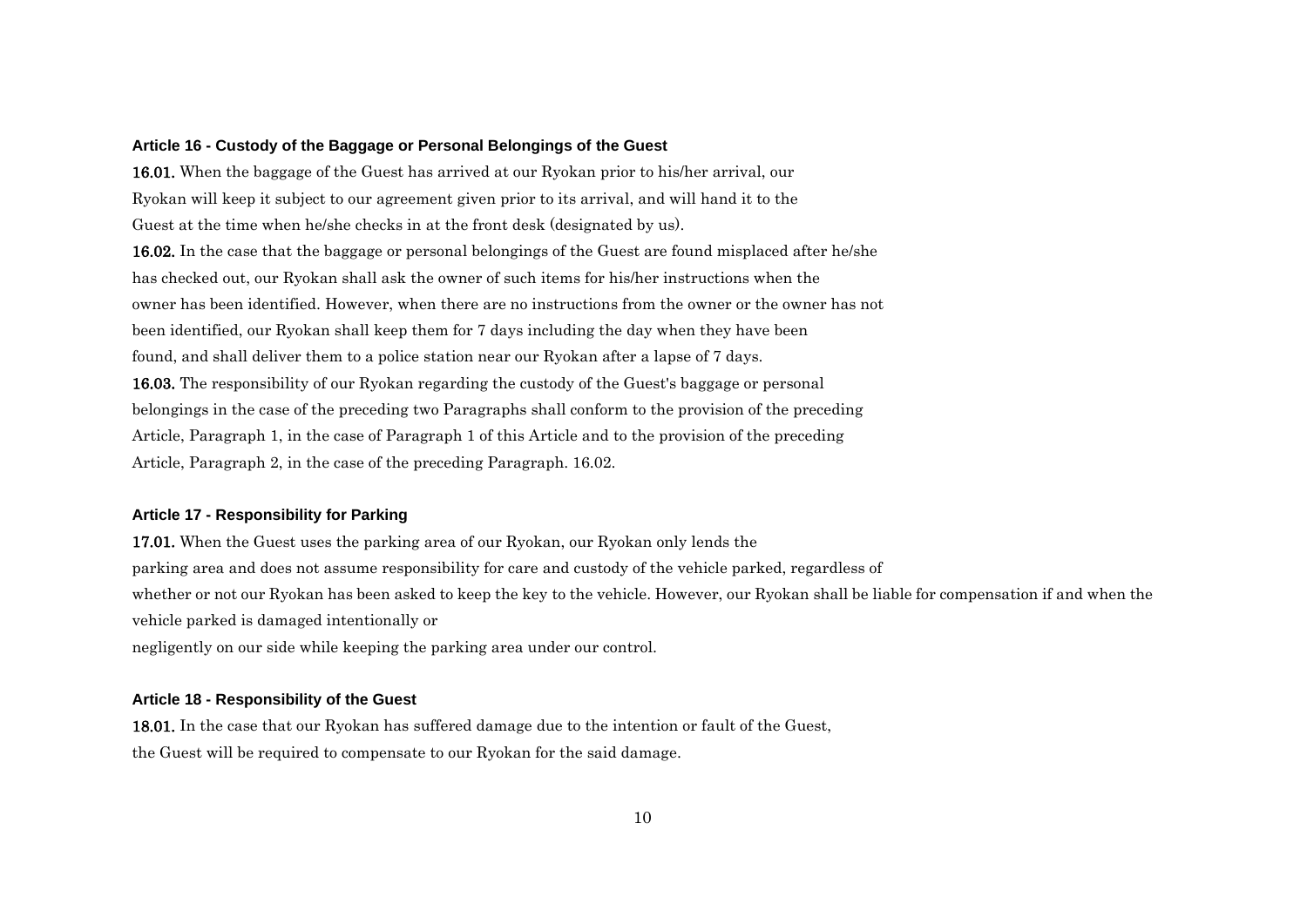|                                    | Breakdown               |                                                                                                                                                                  |  |  |  |
|------------------------------------|-------------------------|------------------------------------------------------------------------------------------------------------------------------------------------------------------|--|--|--|
| Total amount to be paid by a guest | Accommodation<br>charge | (1) Basic accommodation charge (Room charge or Room<br>charge plus meal & beverage charge such as for breakfast)<br>(2) Consumption tax<br>(3) Accommodation tax |  |  |  |
|                                    | Additional charges      | (4) Additional food and beverage charge (except for those<br>included in $(1)$ )<br>(5) Service charge $[(4) \times 10\%]$                                       |  |  |  |
| Remarks:                           |                         |                                                                                                                                                                  |  |  |  |
|                                    |                         | 1. The basic accommodation charge is based on the table of charges posted at our website.<br>2. If a child (infant) does not take any meals or use bedding: Free |  |  |  |
|                                    |                         | If a child only uses bedding and any amenity: JPY3000 +tax                                                                                                       |  |  |  |

Table 1 Breakdown of Accommodation Charge (concerning Article 2-1 and 12-1)

Remarks: